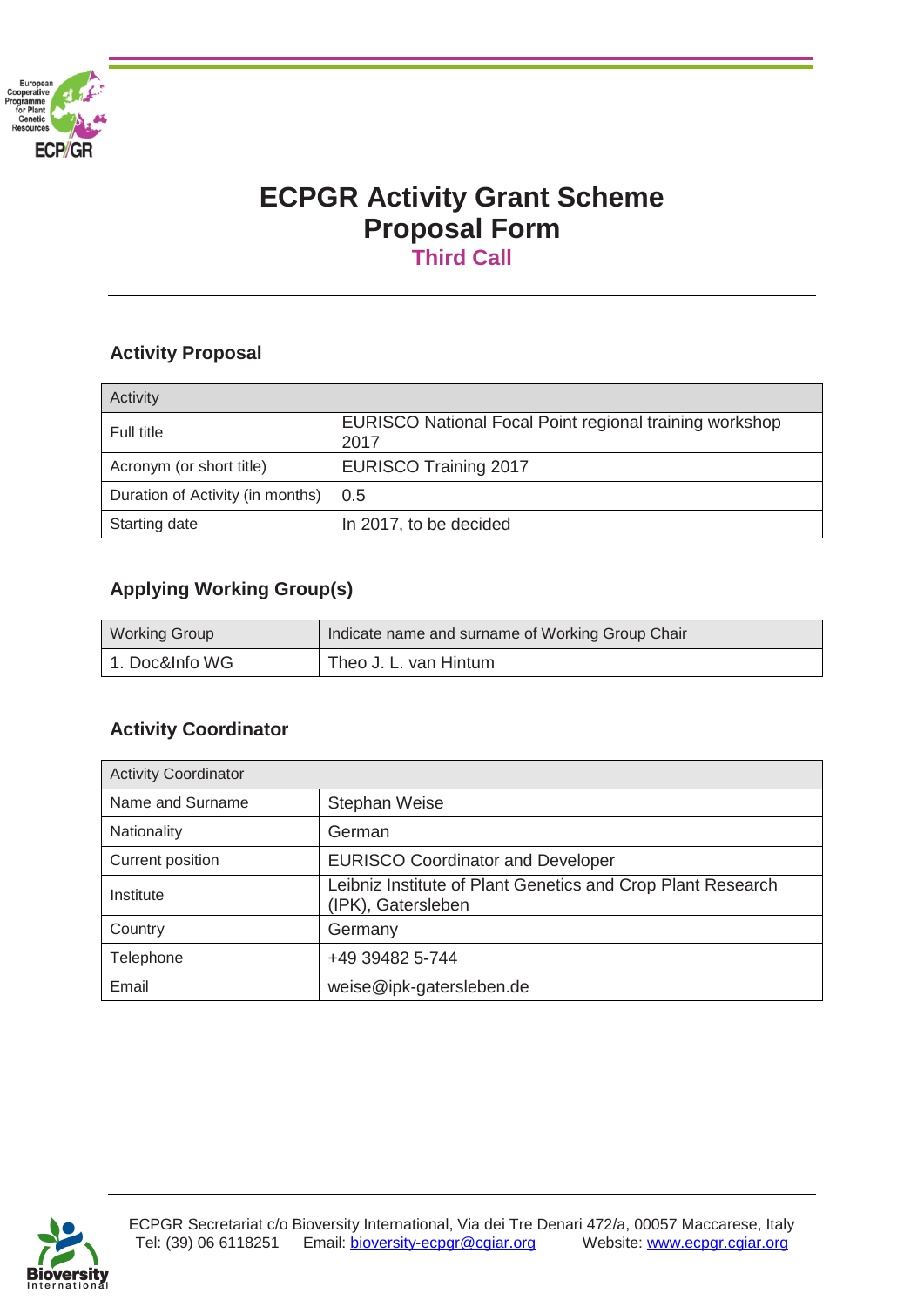

## **Activity Partners**

*Please note that each partner needs to be a member of a Working Group's Pool of Experts to be eligible.* 

*A maximum of 12 funded partners can be listed. For self-funded partners please use the separate box below.*

| Partner<br>ID No. | Name and Surname         | Institute                                                                                   | Country         |
|-------------------|--------------------------|---------------------------------------------------------------------------------------------|-----------------|
| 1                 | Nikolaya Velcheva        | Institute of Plant Genetic<br>Resources                                                     | <b>Bulgaria</b> |
| $\overline{2}$    | <b>Nigel Maxted</b>      | University of Birmingham                                                                    | <b>UK</b>       |
| 3                 | <b>Belul Gixhari</b>     | Institute of Plant Genetic<br>Resources, Agricultural<br>University of Tirana               | Albania         |
| 4                 | Anita Gaile              | <b>LSFRI Silava</b>                                                                         | Latvia          |
| 5                 | <b>Attila Simon</b>      | <b>Centre for Plant Diversity</b>                                                           | Hungary         |
| 6                 | Iryna Markevich          | <b>RUE "Scientific Practical</b><br>Centre of the NAS of Belarus<br>for Arable Farming"     | <b>Belarus</b>  |
| $\overline{7}$    | Merja Hartikainen        | <b>Natural Resources Institute</b><br>Finland (Luke)                                        | Finland         |
| 8                 | Stefan Schröder          | Federal Office for Agriculture<br>and Food (BLE)                                            | Germany         |
| 9                 | Ilhama Mirzaliyeva       | Genetic Resources Institute of<br><b>ANAS</b>                                               | Azerbaijan      |
| 10                | Maria Antonietta Palombi | <b>CRA-FRU Fruit Tree Research</b><br>Centre, CRA - Agricultural<br><b>Research Council</b> | Italy           |
| 11                | Filomena Rocha           | <b>National Genebank</b><br>(BPGV/INIAV)                                                    | Portugal        |
| 12                | <b>Lubomir Mendel</b>    | National Agricultural and Food<br>Centre, Research Institute of<br><b>Plant Production</b>  | Slovakia        |

## *Self-funded partners*

| Partner<br>No. | Name and Surname           | Institute                                                                                                                                | Country |
|----------------|----------------------------|------------------------------------------------------------------------------------------------------------------------------------------|---------|
|                | Stephan Weise              | <b>IPK Gatersleben</b>                                                                                                                   | Germany |
| 2              | Helmut Knüpffer            | <b>IPK Gatersleben</b>                                                                                                                   | Germany |
| 3              | Markus Oppermann           | <b>IPK Gatersleben</b>                                                                                                                   | Germany |
| 4              | Lucía De la Rosa Fernández | Centro Nacional de Recursos<br>Fitogenéticos, Instituto<br>Nacional de Investigación y<br>Tecnología Agraria y<br>Alimentaria (CRF-INIA) | Spain   |

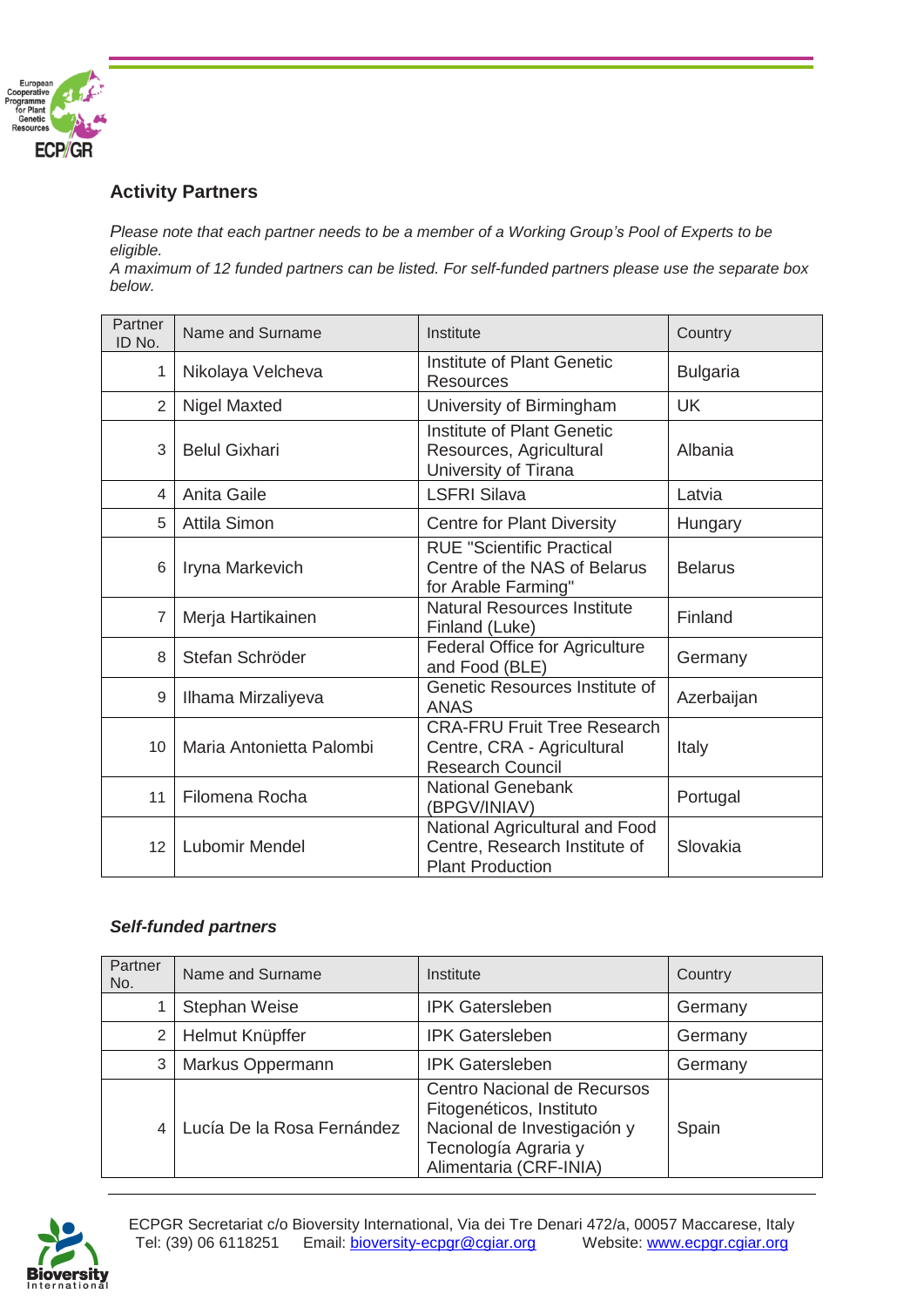

#### **Description of Activity**

*Please address the following aspects:* 

*Background:* Explain the context behind the choice of this Activity, e.g. why this has been prioritized or selected. If this is the continuation of a preceding Activity, please indicate how and why the new Activity will build on previous results/experiences

*Justification:* Explain why this Activity is justified in terms of making progress towards achieving the ECPGR objectives

*– Methodology or Approach:* Explain how the partners will operate. What are the respective roles and synergies they can add? Explain the rationale of meeting (or not) as part of the Activity.

*– Expected impact.* Clearly specify the expected impact from this Activity for the respective ECPGR objective(s), compared to the current state of progress of those same objectives. Explain how the impact will be obtained.

*Links with other non-ECPGR projects or individuals*: If applicable, clearly explain the objectives of the linked projects and the reasons for complementarity with the ECPGR Activity.

Describe the Activity - (max. 1000 words):

Proper documentation is essential for effective PGR management. However, in many genebanks, not only in Europe, the capacity for good database management is very limited. Existing documentation officers in genebanks should therefore be supported in their task where possible. One of the types of support that can be given is proper training and a platform to exchange experiences and knowledge. The network of National Focal Points, created in the framework of the ECPGR *European Search Catalogue for Plant Genetic Resources* (EURISCO) provides a useful context for giving that training and providing a communication platform. At the start of EURISCO, more than a decade ago, there have been two rounds of highly successful regional training workshops, bringing together the foreseen National Focal Points (NFPs), and preparing them for their task as NFP. This has resulted in an amazing increase of the quality of PGR documentation in Europe, apart from the establishment of the network of NFPs supplying the data input in EURISCO (restricted to passport data at the time). A network like this needs to be maintained: new NFPs need to be trained for their task and existing NFPs need to be kept updated about new developments (the inclusion of C&E data in this round). But possibly the most important objective of actively involving the NFPs during regional meetings is making them realise that they have ownership of EURISCO: it is their product, as they are responsible for the quality of the content. ECPGR and IPK are merely facilitators.

In 2014, EURISCO was transferred from Bioversity International, Italy, to its new host, IPK Gatersleben, Germany. The adaptation of the system to the new IT infrastructure required both the actual EURISCO web application (search interface) and the backend (module for uploading national datasets by the NFPs) to be largely revised.

After a longer break, in May 2015 the initial series of regional training workshops was revived, starting with Southeast Europe, focussing on the SEEDNet member countries. The first workshop took place in Tirana, Albania, and brought together 20 participants, amongst them 16 National Focal Points/National Coordinators. This workshop was mainly aimed at training the NFPs for their task.

The second training workshop will take place in autumn 2016 in France. Besides passport data, this workshop will focus on the preparation and upload of characterisation and evaluation (C&E) data. EURISCO was recently extended for the management of C&E data. Thus, apart from the training component, the workshop will also have the objective to test the new C&E protocols and collect the experiences of the uploaders to improve the interfaces.

In 2017, the workshop series shall be continued with a workshop in Central Europe (IPK

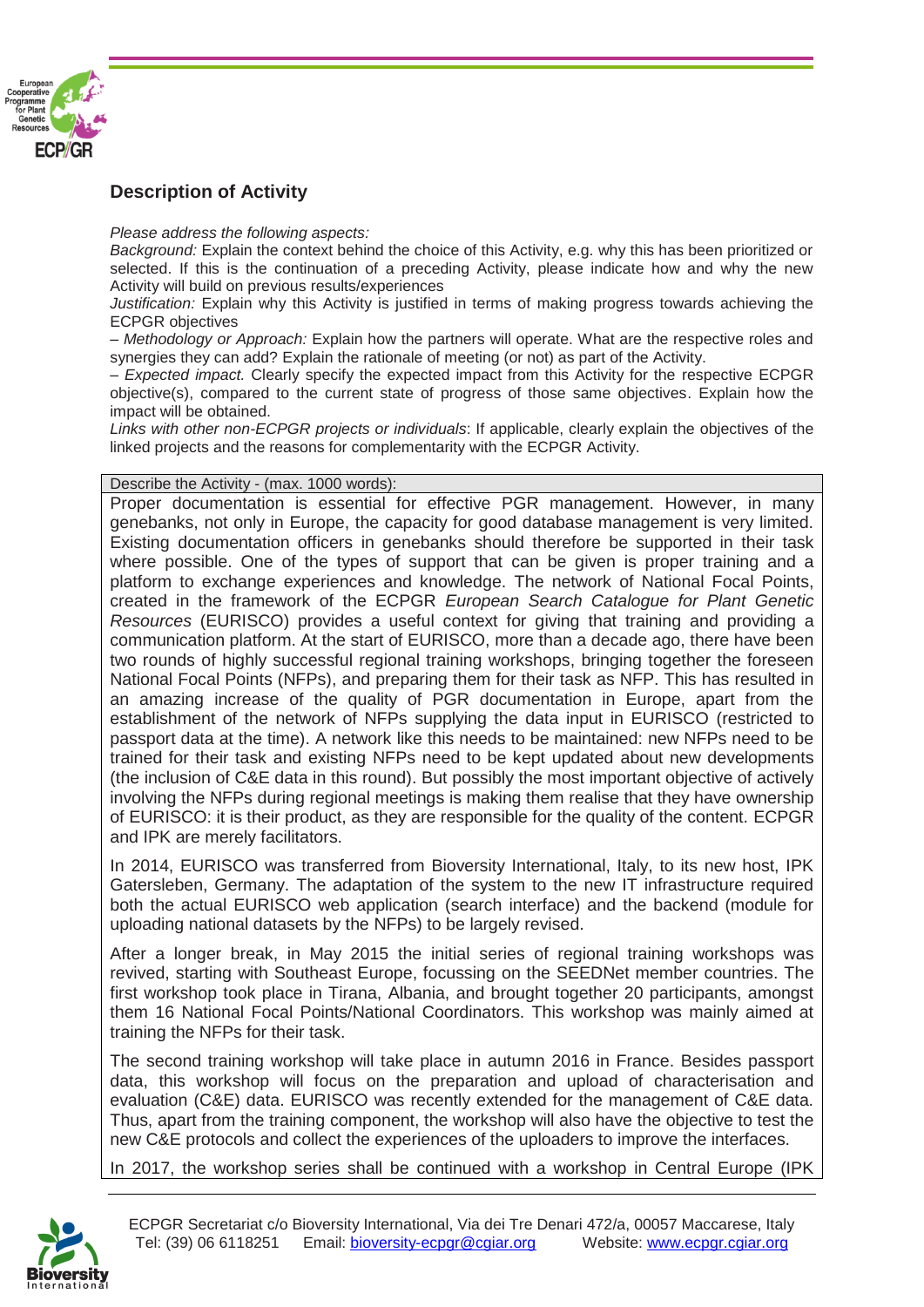

Gatersleben, Germany), and will aim, apart from providing the basic training elements, at increasing the volume of C&E data points in EURISCO. The participants will consist primarily of NFPs from the region, and preference has been given to newly appointed NFPs who did not participate in a EURISCO workshop before, and to NFPs who have C&E data to contribute. Also the link to the documentation of *in situ* crop wild relatives will be made.

The training component will focus on the preparation and uploading of data, but also data quality and completeness issues will be discussed. Individual NFPs will test uploading their National Inventories (NI) and will receive responses from the system, and get guidance on interpreting and utilising these responses to improve their data. Also, checking scientific plant names will be covered (Helmut Knüpffer, IPK), and an experienced NFP will report about the experiences gained while working with the new system.

The feedback on the uploading system, but also the search interface, will support the further development of EURISCO and increase the acceptance of the system by the PGR user community.

Existing training materials will be extended, anticipating forthcoming regional training workshops. Responses from participants will assist in improving the training materials. A short report about the training will be produced.

Participants will get the opportunity to briefly present their National Collection and PGR conservation programme.

The funds requested from the ECPGR Activity Grant Scheme will be used to cover the travel costs (flight, accommodation, meals) for the participants (trainers and trainees), local costs for the meeting (e.g. meeting facilities, internet connections) and a workshop dinner.

## **Expected products and related ECPGR Objectives**

List concrete products and results that are obtained by the Activity and the corresponding number(s) of *the ECPGR Outcome(s) and/or Output(s) and/or Activities to which each product/result will contribute.*

|   | Expected products/results                                   | Corresponding ECPGR outcome, output, activity                                                                             |
|---|-------------------------------------------------------------|---------------------------------------------------------------------------------------------------------------------------|
|   | Existing training materials improved.                       | Outcome 2. Quantity and quality of data<br>in EURISCO, including in situ and on-<br>farm data, have been increased.       |
| 2 | Hands-on training for ca. 12 NFPs<br>performed.             | Functionality of EURISCO meets users'<br>expectations.<br>Output 2.1. All National Focal<br>Points (NFPs) update national |
| 3 | User-feedback on EURISCO uploading<br>and search interface. | inventories effectively and timely<br>Activity 2.1.3. Training of<br>٠<br>NFPs (how to compile,<br>maintain, update and   |
| 4 | Short report about the training course<br>prepared.         | upload NI) realized<br>Output 2.2. C&E data in<br>EURISCO included, with high                                             |